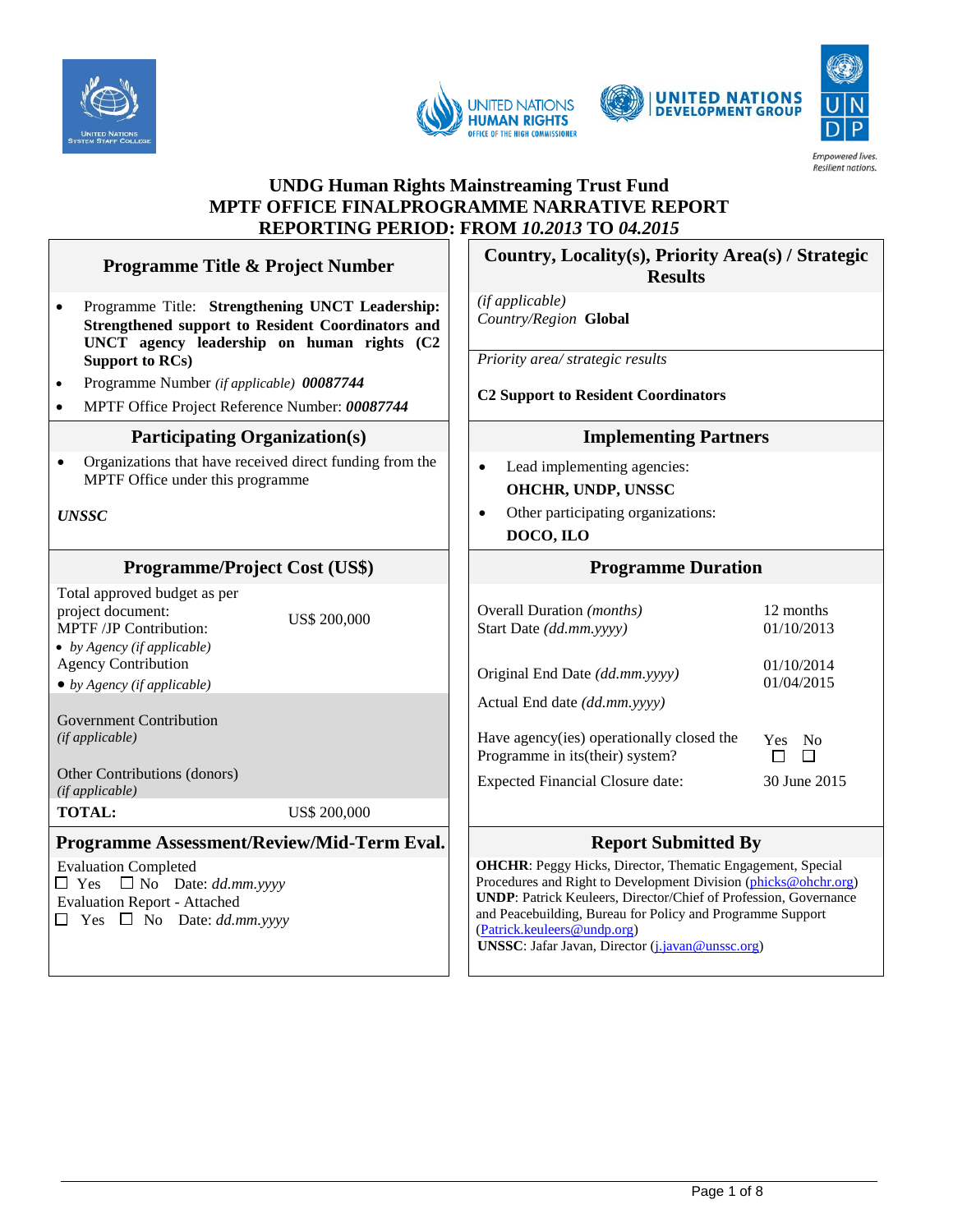# **FINAL PROGRAMME REPORT**

## **EXECUTIVE SUMMARY**

Promoting and protecting human rights, especially those who suffer from discrimination, deprivation and violence, is critical for the sustainability of UN's work at country level in the areas of development, peace-building and humanitarian actions. Resident Coordinators and UN Country Teams are at the forefront of UN actions, leading the UN's engagement with national stakeholders. They are well-positioned and have responsibility to support the UN's human rights purpose as outlined in the Charter.

Supporting the Resident Coordinators and UN country leadership in this efforts is a major priority of the UNDG Human Rights Working Group. This project, implemented under the framework of UNDG-HRWG led by OHCHR, UNDP and UNSSC, achieved its main output to produce a comprehensive, up-to-date and practical [UNDG Guidance Note on Human Rights for Resident](https://undg.org/wp-content/uploads/2015/12/UNDG-Guidance-Note-on-Human-Rights-for-RCs-and-UNCTs-final.pdf)  [Coordinators and UN Country Team](https://undg.org/wp-content/uploads/2015/12/UNDG-Guidance-Note-on-Human-Rights-for-RCs-and-UNCTs-final.pdf) through extensive elaboration and consultation processes. The Guidance Note was endorsed by the UNDG in June 2015 and disseminated widely to RCs/UNCTs.

The Guidance Note aims to provide Resident Coordinators and UN Country Teams with the tools and resources they need to fulfill their responsibilities. It aims to give practical guidance on supporting human rights at country level, including by setting out how the UN can operate when faced by complex challenges in different country contexts. It also focuses on the support available from the regional and global levels to enable the UN country leadership to take this work forward.

The project also contributed to further strengthening of the human rights content of the current policy framework by ensuring the full integration of human rights, including the Secretary-General's Human Rights Up Front initiative, into the revision of the RC Job Description and the UNDG Guidance for UNCT Working Arrangements, which were approved by the UNDG in February 2014. While inevitably delaying the drafting process, the new RC Job Description and UNCT guidance have laid vital foundations and provided a clearer normative and operational framework for the new Guidance Note on Human Rights and for the UN development system as a whole.

The draft guidance note has served as the basis for the development of a draft learning strategy. After the preparatory work undertaken including mapping and assessments of relevant initiatives, UNSSC developed a draft learning strategy in September 2014, outlining its possible elements and proposal for further development and implementation. After the closure of the current project, this component will be carried over to a new implementation phase under the UNDG-HRWG 2015- 2016 work plan as part of the wider leadership development strategy and rolling-out of the Guidance Note on Human Rights for RCs and UNCTs.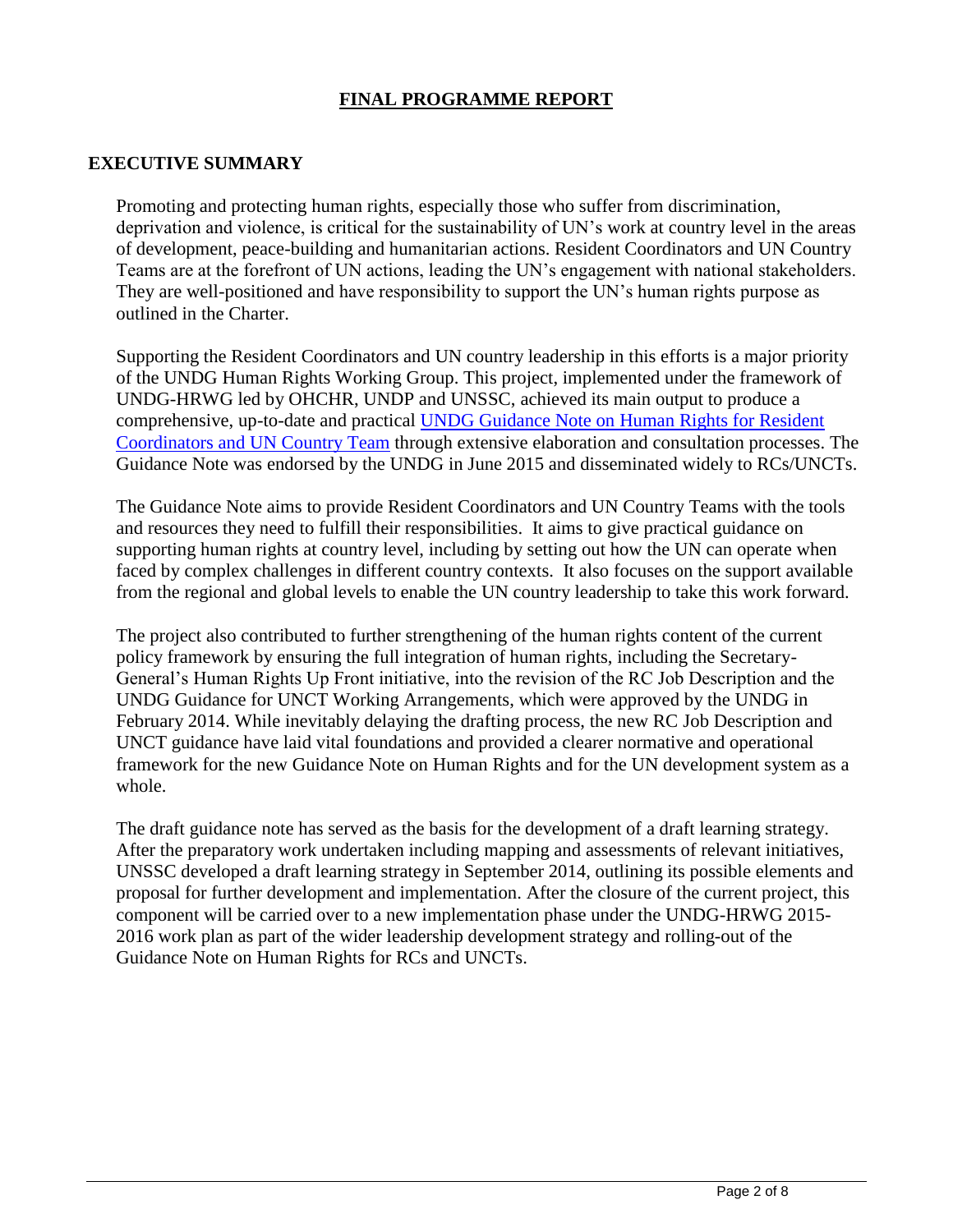# **Key features of the Guidance Note on Human Rights for RCs and UNCTs:**

- Underscores the critical leadership role that RCs play in promoting and implementing human rights on the ground
- Provides an overview of the core human rights responsibilities of the RC (drawing from the revised Job Description and other policy guidance), as well as the UNCT and broader UN system responsibilities, within the context of both development and humanitarian action
- Emphasizes why meeting these human rights responsibilities is crucial for maintaining the UN's legitimacy
- Provides 'how to' guidance, including 'Where to start: a checklist for incoming RCs for the first 100 days'
- Draws lessons from the field with examples of good practices and experiences in engaging on human rights issues and addressing challenges
- Includes an Annex with guidance on a catalogue of specific human rights issues to ensure a common UN voice

# **I. Purpose**

The project was established in June 2013 and became operational in October 2013 to support the UNDG-HRM/HRWG's priority to provide coherent policy support and guidance to Resident Coordinators and UNCT agency leadership on human rights, as originally requested by the Secretary-General in his Policy Decision on human rights and development in 2008.

The project was designed to contribute to the overall UNDG strategic priorities of 2013-2016, which emphasizes the importance of strengthening the leadership role of Resident Coordinators and UNCT leaders and supporting the inclusive and equitable achievement of MDGs and international human rights treaty obligations. The project also aimed to respond to the Member States' policy guidance as contained in the 2012 QCPR resolution of the General Assembly, which acknowledged close interlinkages between peace and security, development and human rights, and explicitly encouraged the UN system's efforts to strengthen normative and operational linkages.

The original project envisaged two main outputs, namely:

- (a) comprehensive, up-to-date and practical policy guidance note addressing the needs of Resident and Humanitarian Coordinators and UN country team leadership on human rights; and
- (b) an institutionalized and coherent framework and approach to RCs/HCs/UNCT leadership learning in the format of a strategy/package on human rights, including new experiential and interactive learning opportunities.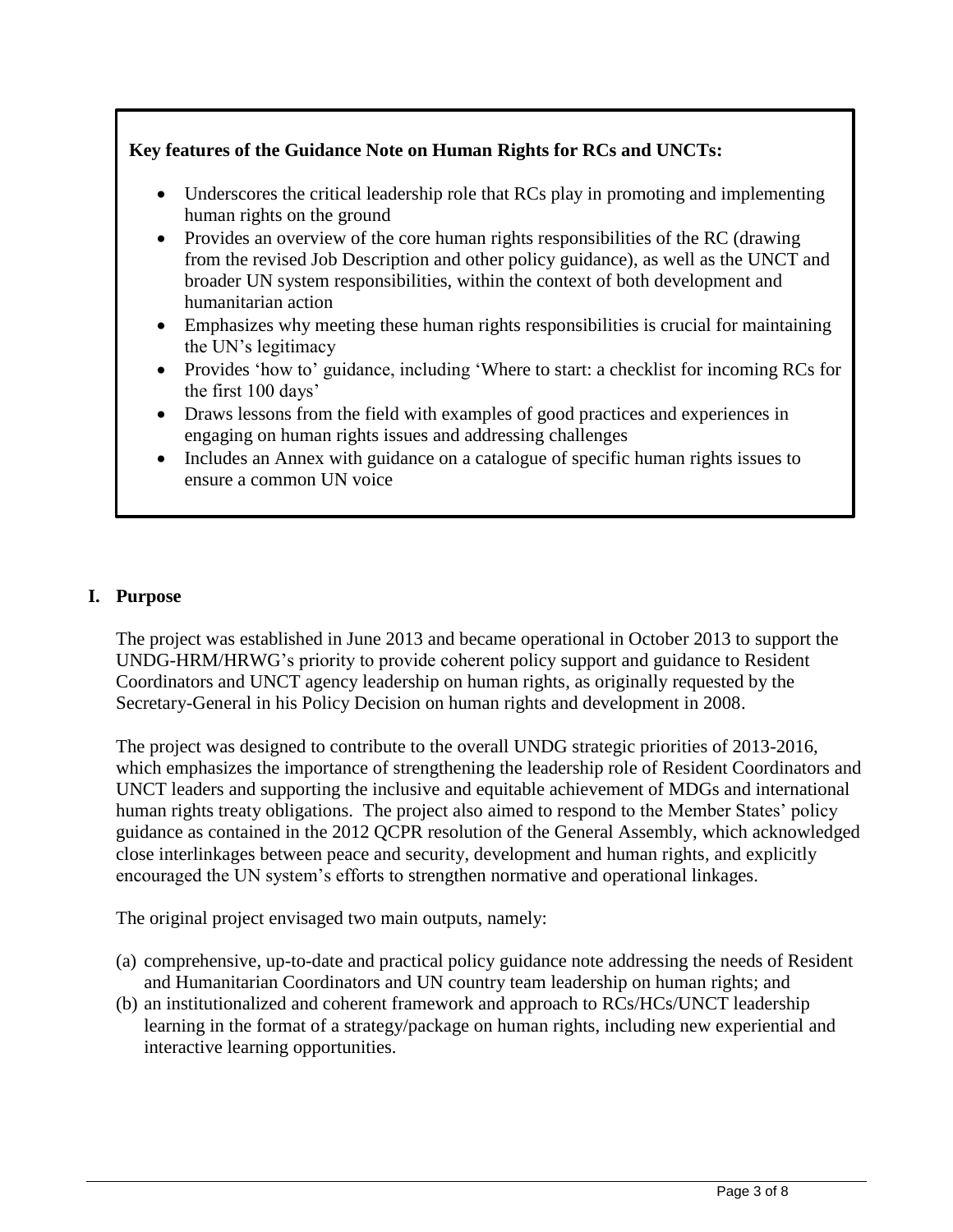## **II. Assessment of Programme Results**

## *Revision of RC System Guidance Note on Human Rights*

During its initial implementation period in 2013, the project embarked on compiling an **inventory of policies, tools and guidance** relevant to the human rights functions and responsibilities of RCs and UNCTs was undertaken by OHCHR. Specific attention was made to identify those instruments which have come into effect since the first human rights guidance note for the RC system was endorsed by the Administrative Committee on Coordination (ACC), the predecessor body to the current UN Chief Executive Board (CEB), in 2000. Among the key policy developments identified are the Secretary-General's Policy Decision on Human Rights and Development from 2008 (which also requested OHCHR and the UNDG to update policy guidance for the RC system), the Human Rights Due Diligence Policy (HRDDP) as endorsed by the Secretary-General's Policy Committee in July 2011, and the QCPR operative paragraph 58 on the strengthening of normative and operational linkages within the UN system of December 2012. There were also other institutional developments of significance to the RC guidance note including the establishment of the Human Rights Council in 2006 and its new mechanism of the Universal Periodic Review, which has provided an important entry point for RCs and UNCTs to engage with and support national partners on human rights agenda.

During 2013, several **important policy development processes** were ongoing in parallel under the UN system that would have significant implications for the content of the new RC guidance, notably the **revision of the [RC Job Description](https://undg.org/wp-content/uploads/2015/01/APPROVED-RC-Job-Descriptions_Feb_2014.pdf) ("RCJD") and the [UNDG Guidance on UNCT](https://undg.org/wp-content/uploads/2015/01/Approved-Guidance-Note-on-UNCT-Conduct-and-Working-Arrangements-Feb_2014.pdf)  [Conduct and Working Arrangement](https://undg.org/wp-content/uploads/2015/01/Approved-Guidance-Note-on-UNCT-Conduct-and-Working-Arrangements-Feb_2014.pdf)** under the UNDG Working Group on RC System Issues (WG-RCSI, co-chaired by UNAIDS and OHCHR). Another important strategic development was the Secretary-General's **"Human Rights Up Front" initiative** launched in November 2013, following the perceived failures of the UN to prevent large-scale human rights violations during the conflicts in Sri Lanka and elsewhere. Through the Human Rights Up Front, the Secretary-General renewed the UN's commitment to human rights and called on the UN system to do everything in its power to prevent or respond to serious and large-scale violation of human rights. These ongoing processes necessitated the extension of project timeline in order to ensure that the new Guidance will be fully in line with the latest policy framework.

At the same time, the UNDG-HRM seized the opportunities to engage actively with these policy processes with a view to securing strong human rights outcomes in these policy documents, which would enable the UNDG-HRM to deliver on its objectives. Through joint advocacy efforts, the final RCJD and the Guidance on UNCT Conduct and Working Arrangement adopted by UNDG in February 2014 reflected significantly strengthened policy framework on human rights, building upon the human rights provisions from the QCPR resolution, the HRDDP and "Human Rights Up Front". Noteworthy in this regard is a sub-section on functions relevant to the RCs responsibilities for human rights advocacy, as well as a cross-cutting responsibility to "… uphold and promote the UN's responsibilities with regard to preventing and responding to serious violations of human rights and humanitarian law, including the responsibilities of UN entities and staff in this regard." These and all other human rights elements were subsequently integrated into [the Standard](https://undg.org/wp-content/uploads/2014/06/SOPs-for-Countries-Adopting-the-Delivering-as-one-Approach-August-20141.pdf)  [Operating Procedures for Delivering as One](https://undg.org/wp-content/uploads/2014/06/SOPs-for-Countries-Adopting-the-Delivering-as-one-Approach-August-20141.pdf) issued by the UNDG, particularly its ["One Leader"](https://undg.org/home/guidance-policies/delivering-as-one/standard-operating-procedures-non-pilots/joint-leadership-management/)  [pillar.](https://undg.org/home/guidance-policies/delivering-as-one/standard-operating-procedures-non-pilots/joint-leadership-management/)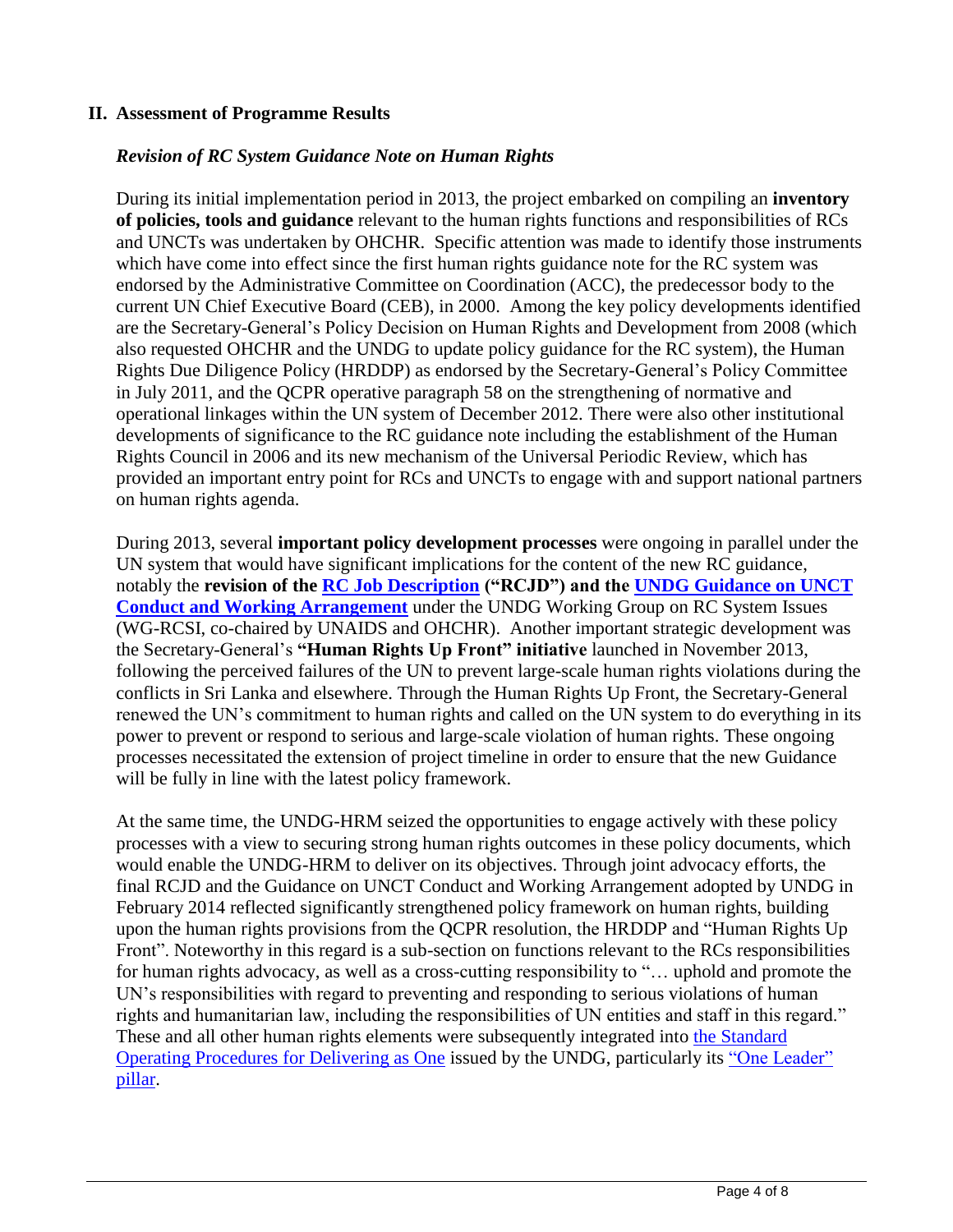Fully reflecting these newly strengthened policy framework, an initial draft guidance was elaborated in April 2014 by OHCHR. This was subsequently discussed at the UNDG-HRM senior level policy retreat in May 2014 which provided further guidance in terms of substantive content and strategic considerations including on the engagement with RCs on the guidance note and leadership strategy. Reflecting the feedback from the UNDG-HRM members, OHCHR and DOCO co-led the process of further elaborating the draft guidance note with support and contributions from UNDP, which produced a second draft in December 2014 reflecting a more functional approach and enhanced practicality with cases and examples from actual RC/UNCT experience in promoting human rights on the ground.

The draft guidance note went through an extensive consultation process launched in January 2015 with a group of RCs as well as with wider membership of the UNDG Human Rights Working Group (UNDG-HRWG) which succeeded the UNDG-HRM from 1 January 2015 as a result of UNDG restructuring. While the project document originally envisaged organizing a face-to-face consultation with RCs, the project implementing partners opted to establish a reference group and consult electronically with 24 RCs selected primarily from those countries which are referenced in the draft guidance note.

Feedback from RCs was overwhelmingly positive, confirming the approach was on the right track and many expressing appreciation for filling the void for practical guidance in such a critical area for the UN system. Through the consultation process, the project received valuable comments such as: 1) the need to be more practical and focused on real-life challenges; 2) the need to ensure appropriate tone, to ensure the GN is assisting with decision-making; 3) the need for more information on the different operational contexts that UNCTs work in; 4) the need to provide further supplementary examples, although not necessarily in the document but as links, and; 5) the need to include information on how HQ will support RCs and UNCTs in their responsibilities.

Integrating these and other comments from the UNDG-HRWG members, the final draft was reviewed by the senior-level meeting of the UNDG-HRWG in March 2016 and finally endorsed by the UNDG in June 2016. After editing, the finalized Guidance Note was transmitted to all Resident Coordinators and Chairs of UNDG Regional Teams in September 2016 with a joint message from the UNDG Chair and the High Commissioner for Human Rights.

## *RC learning strategy on human rights*

During the initial phase (2013-2014) of the project implementation, in parallel with the process of developing an updated human rights Guidance Note for the RC system, several preparatory activities were undertaken including:

- (a) Conceptualization of a proposed 'UN dialogue series on human rights and development' as part of the larger learning strategy as envisaged in the project document;
- (b) Engagement in redesigning of the RC induction programme under the UNDG to better integrate human rights throughout the programme design; and
- (c) Mapping of relevant initiatives and learning activities targeted at RCs and UNCT leaders, including OCHA's Humanitarian Leadership Strengthening Project and OHCHR-led development of an e-learning module under the Human Rights Up Front Action Plan. In doing so, UNSSC has also documented various challenges and gaps in the area of human rights, while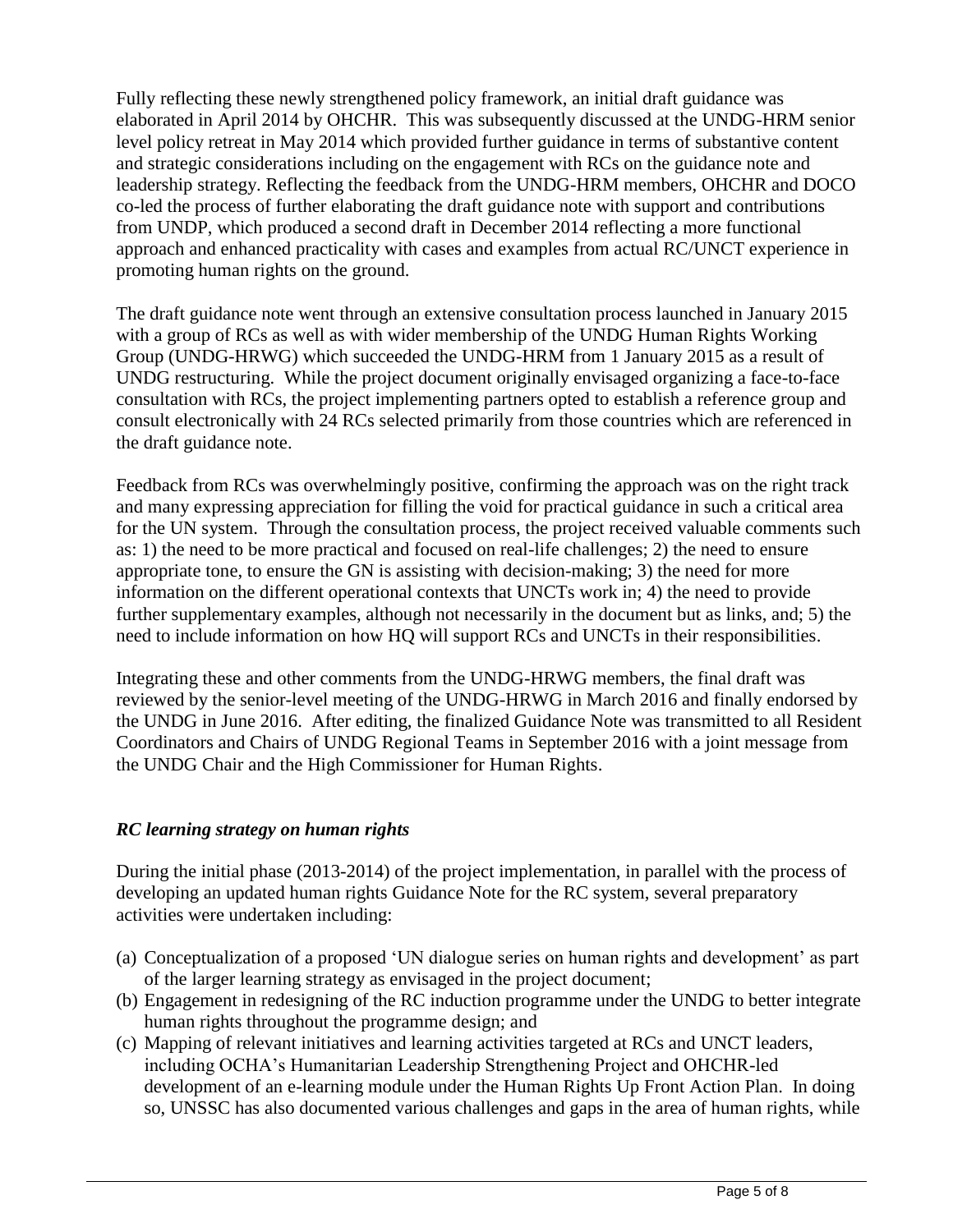studying the best modalities to be proposed in the draft Learning Strategy, targeting RCs and UNCT Leadership.

On the basis of these assessments, UNSSC has prepared an initial draft proposal for the development of a learning strategy on human rights for RCs and UNCT leadership and submitted to OHCHR and UNDP as well as to UNDG-HRWG in September 2014. The proposal outlined possible elements of such a strategy, including: an advanced e-learning course and an e-learning platform on human rights for RCs/UNCTs; regional leadership dialogues among RCs; and mentoring and coaching for RCs and UNCT leaders.

As this programme reached its operational completion in early 2015, the work have been carried over to a new phase in 2015-2016 to further consolidate the learning elements into a broader and more comprehensive Leadership strategy as per the approved 2015-2016 work plan of the UNDG.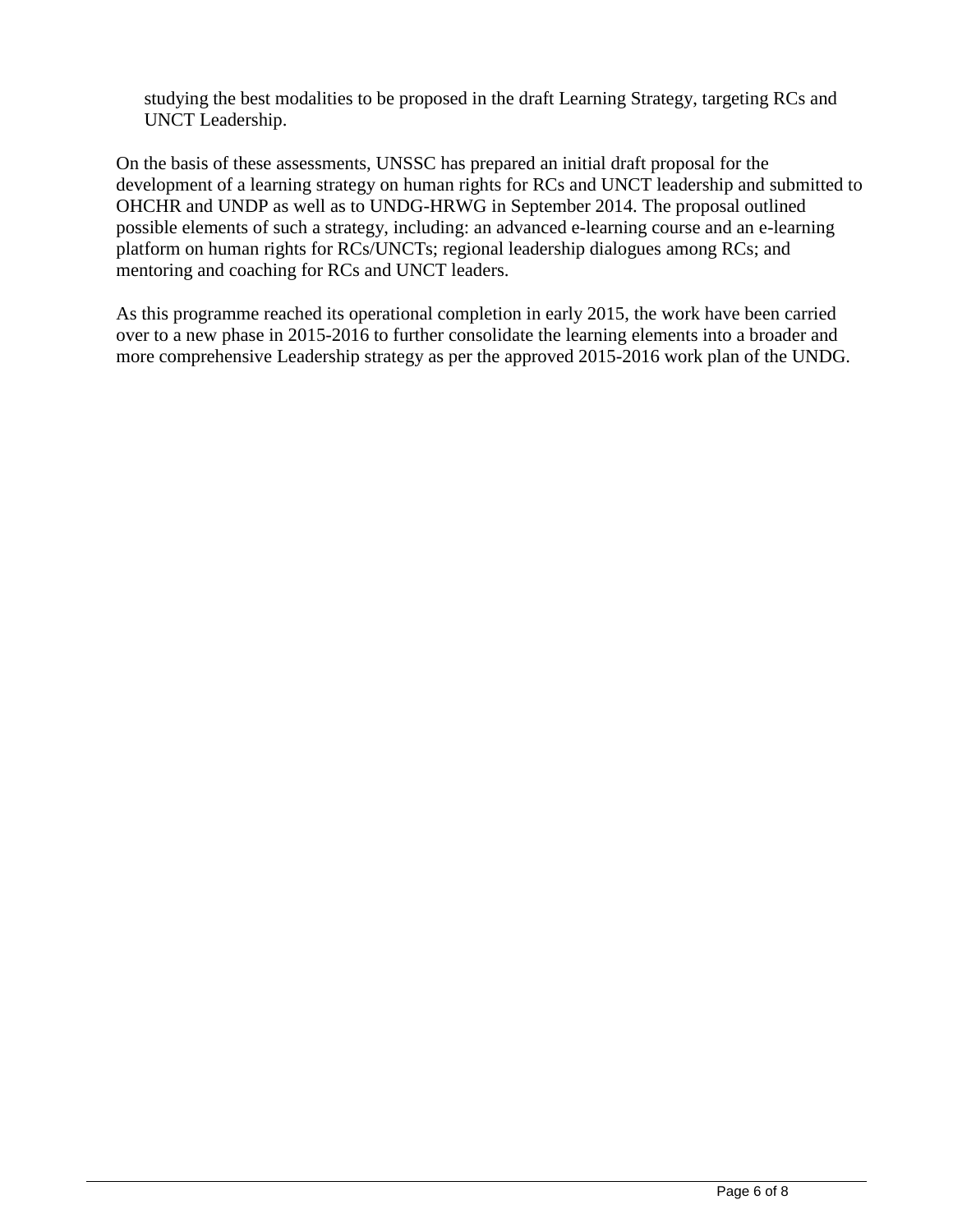|                                                                                                                                                                                                                                                                               | <b>Achieved Indicator Targets</b>                                                                                                                           | <b>Reasons for Variance with Planned</b><br>Target (if any)                                                                                                                                                                                                                                                                                                                                                                                                                                                                                                     | <b>Source of Verification</b> |
|-------------------------------------------------------------------------------------------------------------------------------------------------------------------------------------------------------------------------------------------------------------------------------|-------------------------------------------------------------------------------------------------------------------------------------------------------------|-----------------------------------------------------------------------------------------------------------------------------------------------------------------------------------------------------------------------------------------------------------------------------------------------------------------------------------------------------------------------------------------------------------------------------------------------------------------------------------------------------------------------------------------------------------------|-------------------------------|
| <b>Output 2.1.1:</b> Guidance Note on Human<br>Rights for Resident Coordinators and UN<br>Country Teams updated<br><b>Indicator:</b> Guidance Note finalized and<br>approved by UNDG-HRM in June 2014<br><b>Baseline: N/A</b><br><b>Planned Target: N/A</b>                   | Final draft guidance endorsed by the<br>UNDG-HRWG in March 2015,<br>reflecting the latest policy<br>developments and feedback from RCs<br>and HRWG members. | The timeline for the drafting of updated<br>guidance note had to be adjusted due to<br>the sequencing imperatives associated<br>with the RCJD revision processes.<br>An extensive electronic peer review<br>process with 24 RCs to validate the draft<br>Guidance was organized in January 2015,<br>replacing the face-to-face consultation<br>originally envisaged due to compressed<br>timeline.                                                                                                                                                              |                               |
| <b>Output 2.2.1:</b> Learning Strategy on Human<br>Rights for Resident Coordinators and UN<br>country leadership developed and piloted<br><b>Indicator:</b> Learning strategy finalized for<br>further rollouts by 2014<br><b>Baseline: N/A</b><br><b>Planned Target: N/A</b> | Draft Learning Strategy submitted by<br>UNSSC in September 2014 to UNDG-<br>HRWG.                                                                           | Given the sequencing imperatives as<br>outlined above, the preparation of a draft<br>learning strategy was delayed together<br>with the elaboration of draft Guidance<br>Note until the latter was in an advanced<br>stage.<br>As the full elaboration of the learning<br>strategy would require reassessment of<br>project partners' capacity, timeline and<br>budgetary requirements, it was decided to<br>close the current programme and continue<br>the work under a new phase in accordance<br>with the approved 2015-2016 work plan<br>of the UNDG-HRWG. |                               |